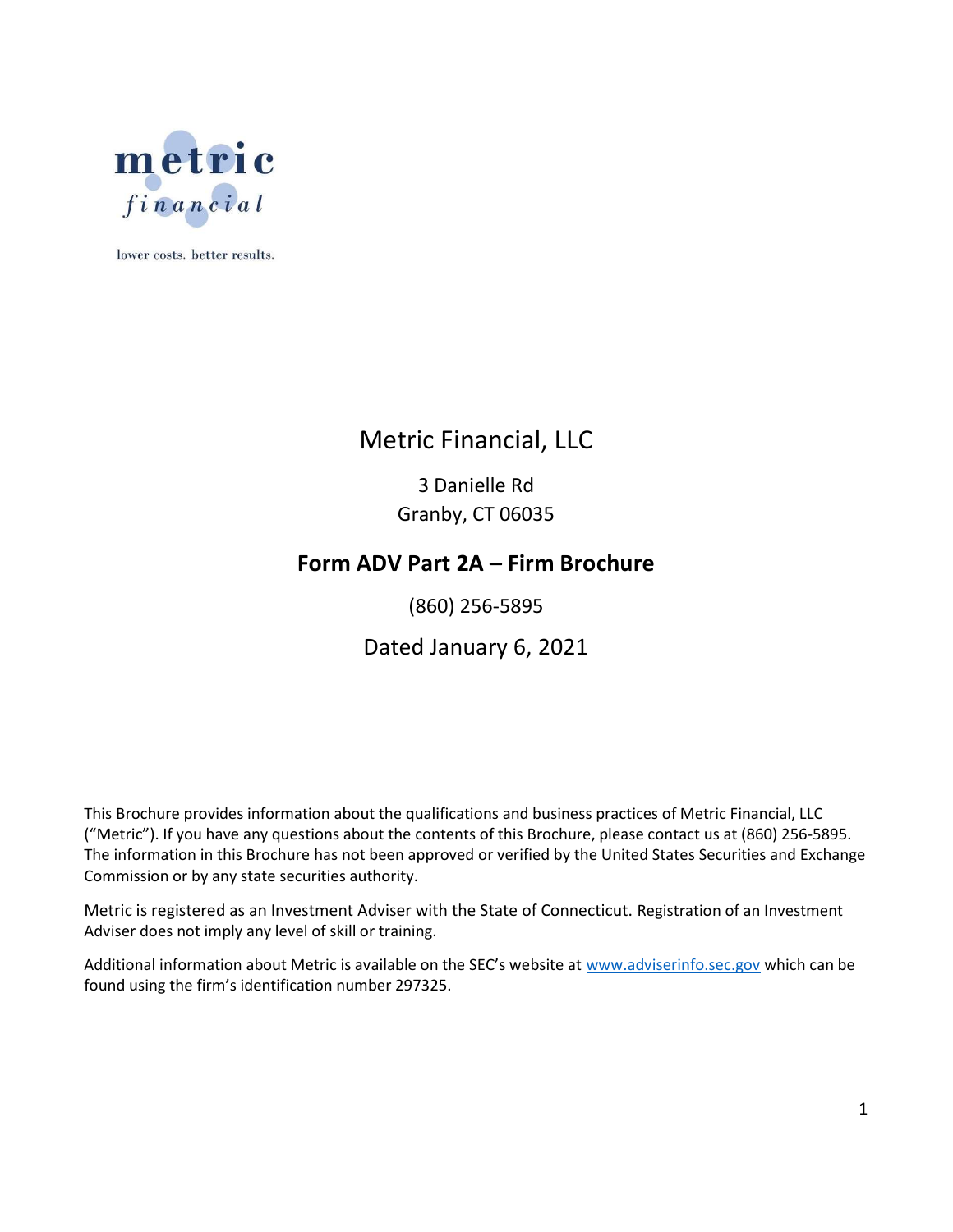# Material Changes

Since the first filing of Metric's Form ADV Part 2A, assets under management (AUM) have increased to \$13.4 million.

From time to time, we may amend this Disclosure Brochure to reflect changes in our business practices, changes in regulations and routine annual updates as required by the securities regulators. This complete Disclosure Brochure or a Summary of Material Changes shall be provided to each Client annually and if a material change occurs in the business practices of Metric.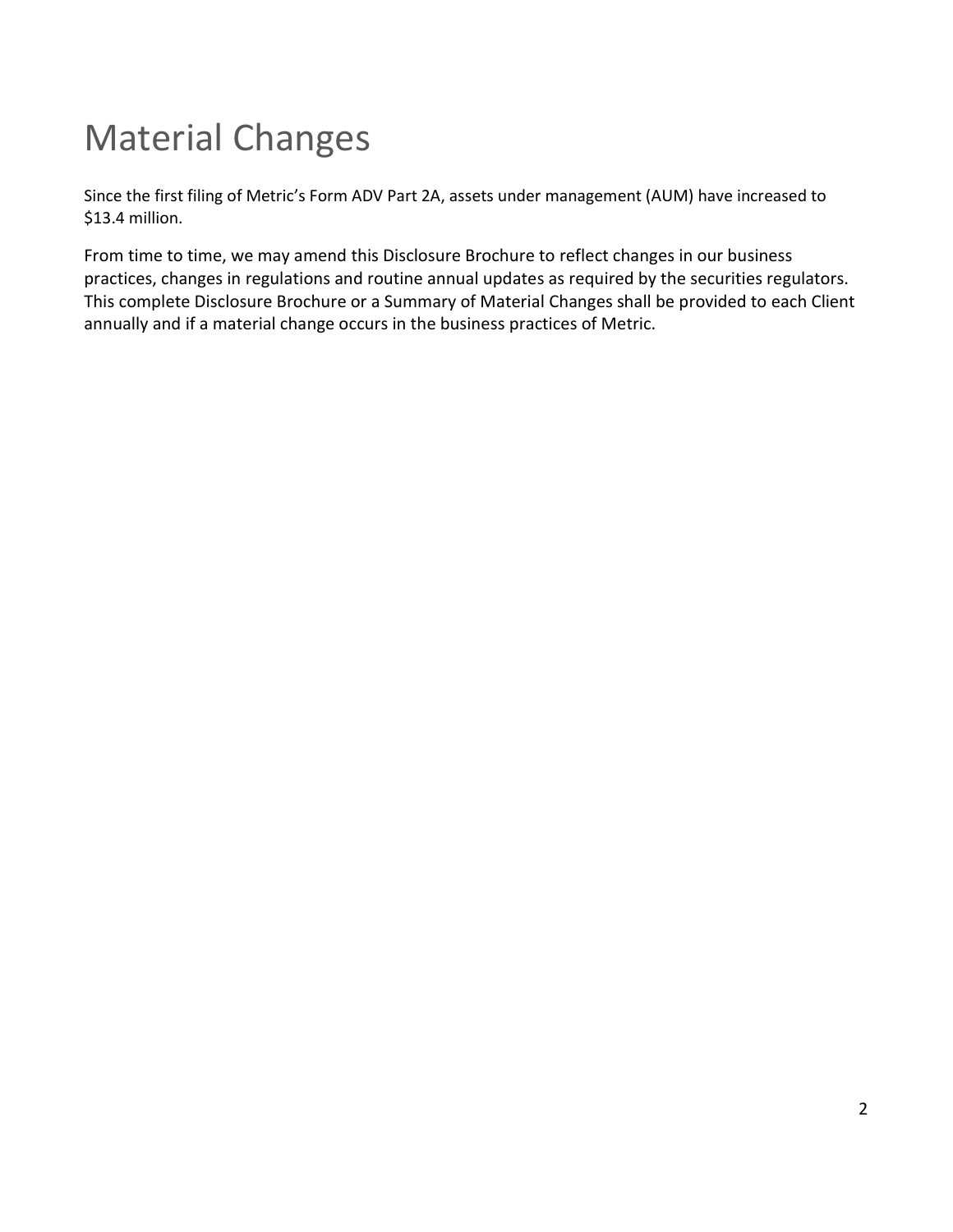## Table of Contents

## **Contents**

| Item 1: Cover Page                                                                             | $\mathbf{1}$   |
|------------------------------------------------------------------------------------------------|----------------|
| <b>Item 2: Material Changes</b>                                                                | $\overline{2}$ |
| <b>Item 3: Table of Contents</b>                                                               | 3              |
| <b>Item 4: Advisory Business</b>                                                               | 4              |
| Item 5: Fees and Compensation                                                                  | $\overline{7}$ |
| Item 6: Performance-Based Fees and Side-By-Side Management                                     | 9              |
| Item 7: Types of Clients                                                                       | 9              |
| Item 8: Methods of Analysis, Investment Strategies and Risk of Loss                            | 10             |
| Item 9: Disciplinary Information                                                               | 12             |
| Item 10: Other Financial Industry Activities and Affiliations                                  | 12             |
| Item 11: Code of Ethics, Participation or Interest in Client Transactions and Personal Trading | 13             |
| Item 12: Brokerage Practices                                                                   | 14             |
| <b>Item 13: Review of Accounts</b>                                                             | 15             |
| Item 14: Client Referrals and Other Compensation                                               | 15             |
| Item 15: Custody                                                                               | 16             |
| Item 16: Investment Discretion                                                                 | 16             |
| <b>Item 17: Voting Client Securities</b>                                                       | 17             |
| Item 18: Financial Information                                                                 | 17             |
| Item 19: Requirements for State-Registered Advisers                                            | 18             |
| Form ADV Part 2B - Brochure Supplement                                                         | 20             |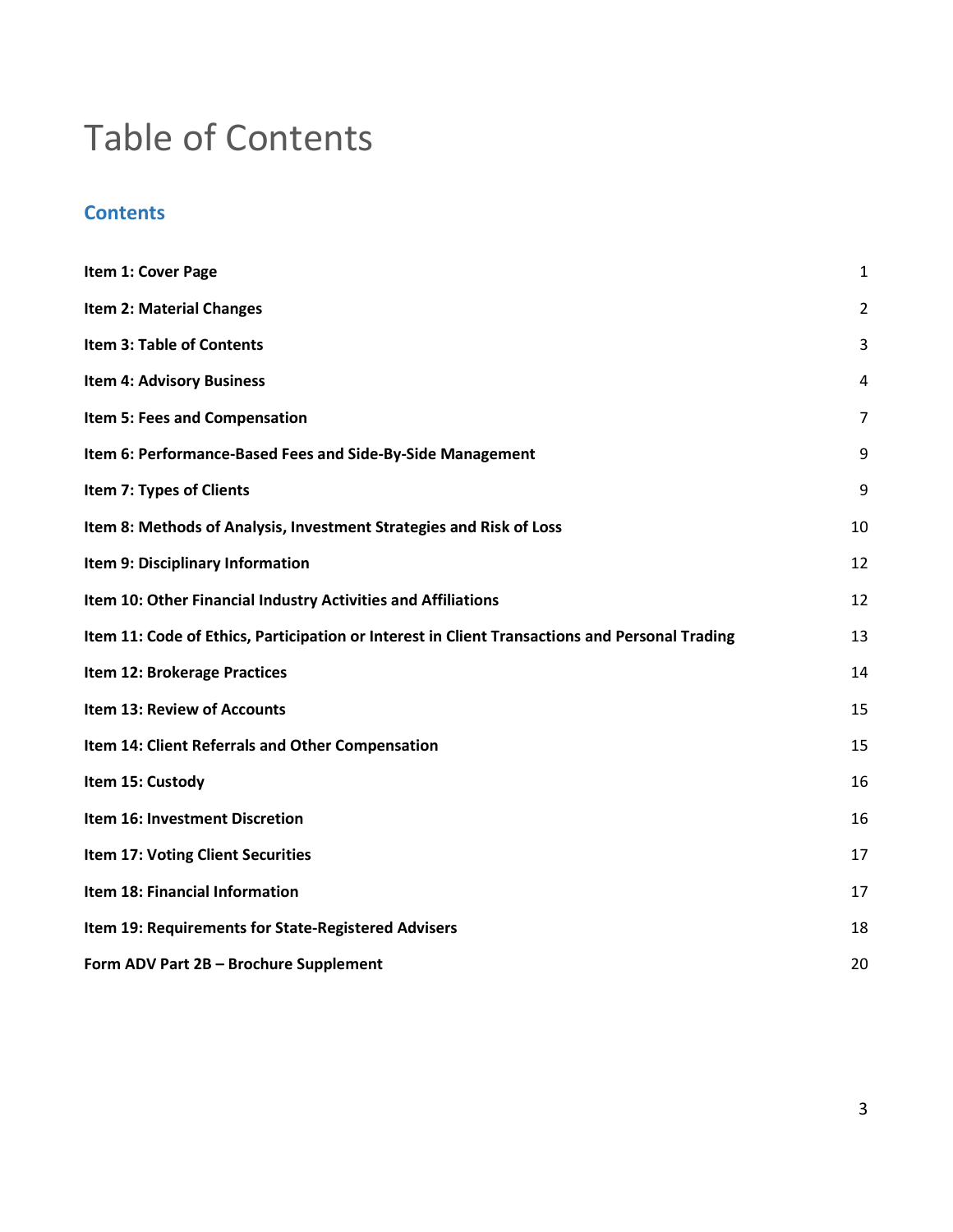# Advisory Business

## Description of Advisory Firm

Metric Financial, LLC ("Metric") is registered as an Investment Adviser with the State of Connecticut. We were founded in April 2018. Timothy Baker is the principal owner of Metric. As of December 31, 2020 Metric currently reports \$13,434,529 of discretionary Assets Under Management.

## Types of Advisory Services

#### Investment Management Services

We are in the business of managing individually tailored investment portfolios. Our firm provides continuous advice to a client regarding the investment of client funds based on the individual needs of the client. Through personal discussions in which goals and objectives based on a client's particular circumstances are established, we develop a client's personal investment policy or an investment plan with an asset allocation target and create and manage a portfolio based on that policy and allocation targets. We may also review and discuss a client's prior investment history, as well as family composition and background.

Account supervision is guided by the stated objectives of the client (e.g., maximum capital appreciation, growth, income, or growth and income), as well as tax considerations. Clients may impose reasonable restrictions on investing in certain securities, types of securities, or industry sectors. Fees pertaining to this service are outlined in Item 5 of this brochure.

#### Financial Planning

We provide financial planning services on topics such as retirement planning, risk management, college savings, cash flow, debt management, work benefits, and estate and incapacity planning.

Financial planning is a comprehensive evaluation of a client's current and future financial state by using currently known variables to predict future cash flows, asset values and withdrawal plans. The key defining aspect of financial planning is that through the financial planning process, all questions, information and analysis will be considered as they affect and are affected by the entire financial and life situation of the client. Clients purchasing this service will receive a written or an electronic report, providing the client with a detailed financial plan designed to achieve his or her stated financial goals and objectives.

In general, the financial plan will address any or all of the following areas of concern. The client and advisor will work together to select the specific areas to cover. These areas may include, but are not limited to, the following:

● Cash Flow and Debt Management: We will conduct a review of your income and expenses to determine your current surplus or deficit along with advice on prioritizing how any surplus should be used or how to reduce expenses if they exceed your income. Advice may also be provided on which debts to pay off first based on factors such as the interest rate of the debt and any income tax ramifications. We may also recommend what we believe to be an appropriate cash reserve that should be considered for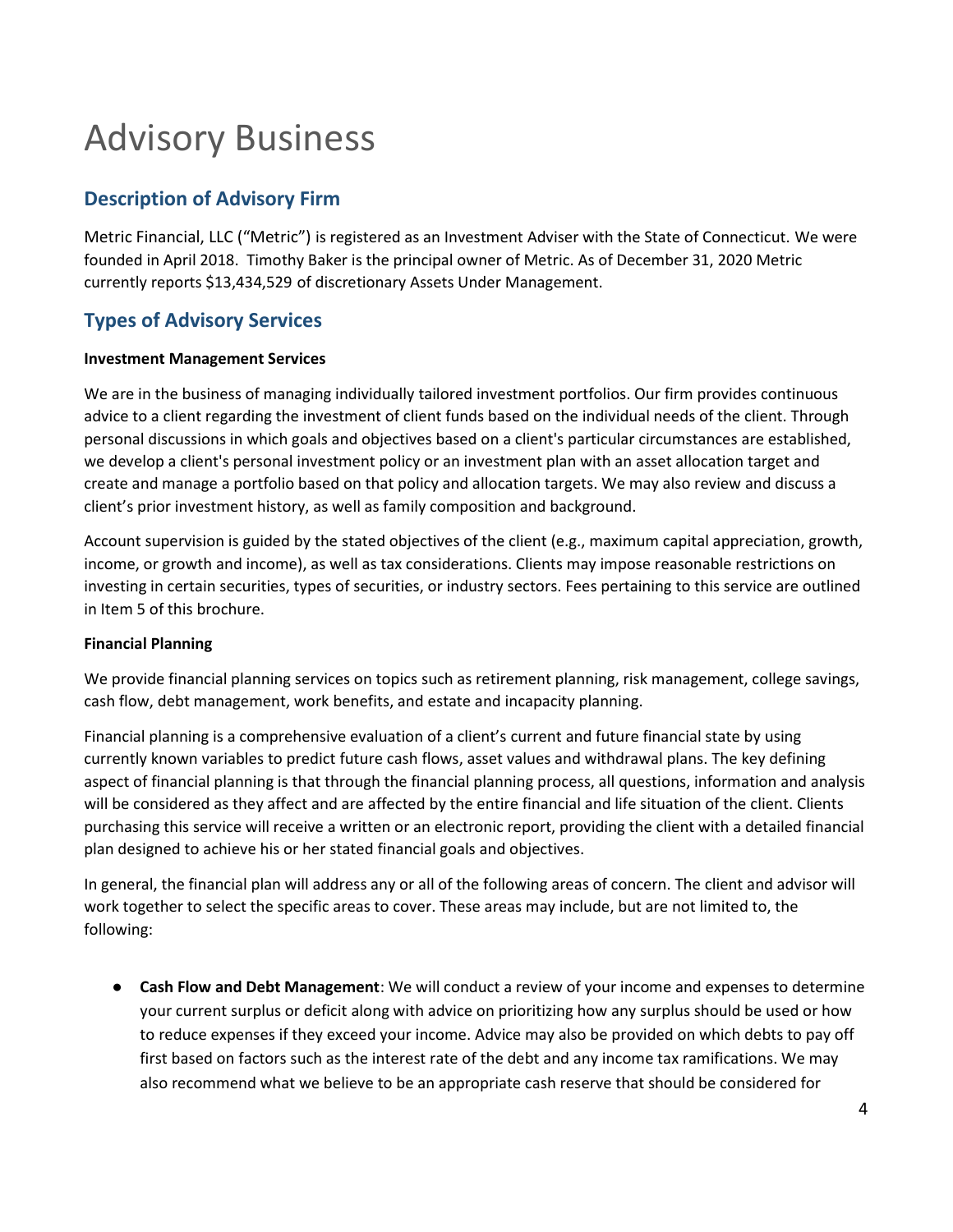emergencies and other financial goals, along with a review of accounts (such as money market funds) for such reserves, plus strategies to save desired amounts.

- College Savings: Includes projecting the amount that will be needed to achieve college or other postsecondary education funding goals, along with advice on ways for you to save the desired amount. Recommendations as to savings strategies are included, and, if needed, we will review your financial picture as it relates to eligibility for financial aid or the best way to contribute to grandchildren (if appropriate).
- Estate Planning: This usually includes an analysis of your exposure to estate taxes and your current estate plan, which may include whether you have a will, powers of attorney, trusts and other related documents. Our advice also typically includes ways for you to minimize or avoid future estate taxes by implementing appropriate estate planning strategies such as the use of applicable trusts.

We always recommend that you consult with a qualified attorney when you initiate, update, or complete estate planning activities. We may provide you with contact information for attorneys who specialize in estate planning when you wish to hire an attorney for such purposes. From time-to-time, we will participate in meetings or phone calls between you and your attorney with your approval or request.

- Financial Goals: We will help clients identify financial goals and develop a plan to reach them. We will identify what you plan to accomplish, what resources you will need to make it happen, how much time you will need to reach the goal, and how much you should budget for your goal.
- Insurance: Review of existing policies to ensure proper coverage for life, health, disability, long-term care, liability, home and automobile.
- Investment Analysis: This may involve developing an asset allocation strategy to meet clients' financial goals and risk tolerance, providing information on investment vehicles and strategies, reviewing employee stock options, as well as assisting you in establishing your own investment account at a selected broker/dealer or custodian. The strategies and types of investments we may recommend are further discussed in Item 8 of this brochure.
- Retirement Planning: Our retirement planning services typically include projections of your likelihood of achieving your financial goals, typically focusing on financial independence as the primary objective. For situations where projections show less than the desired results, we may make recommendations, including those that may impact the original projections by adjusting certain variables (e.g., working longer, saving more, spending less, taking more risk with investments).

If you are near retirement or already retired, advice may be given on appropriate distribution strategies to minimize the likelihood of running out of money or having to adversely alter spending during your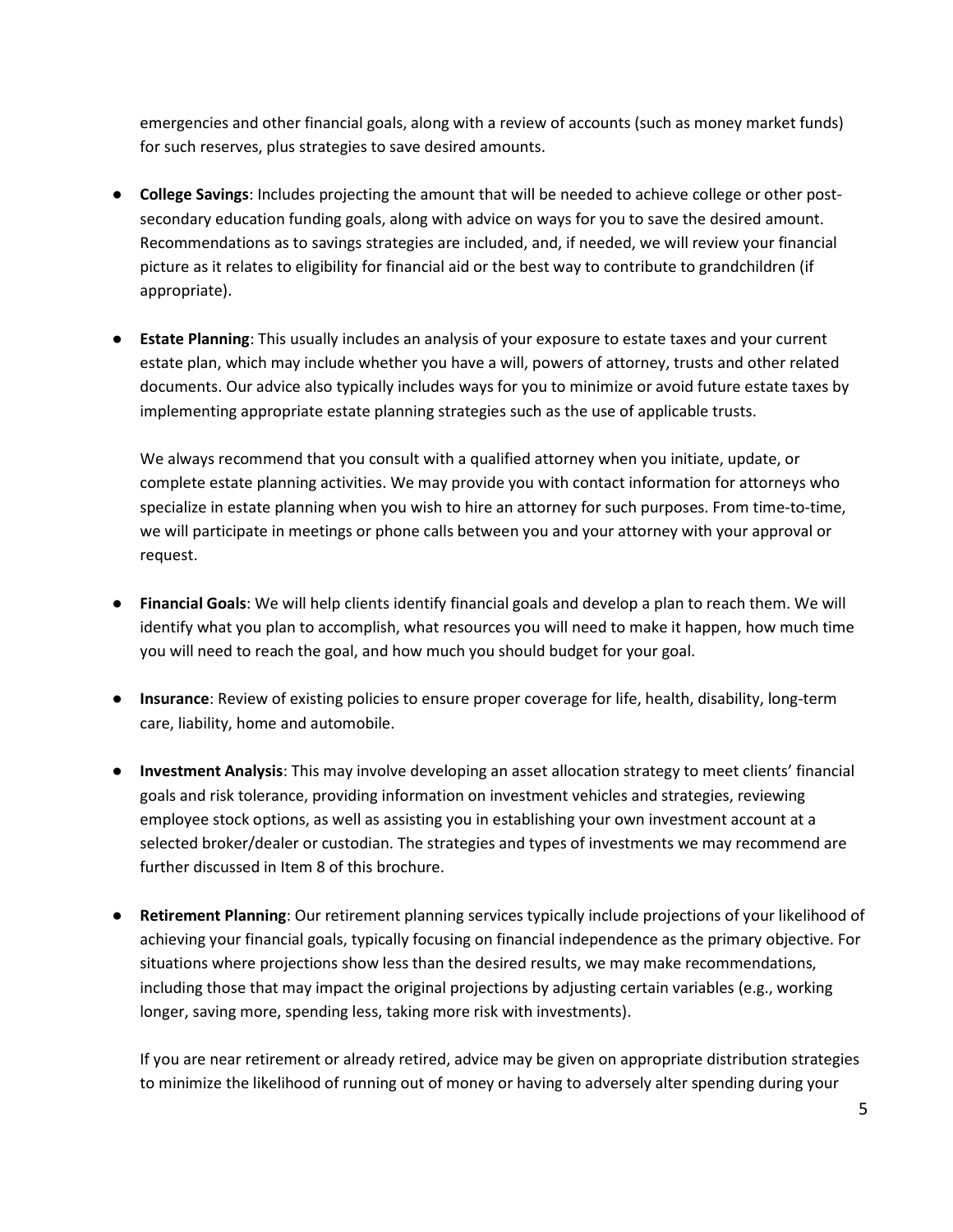retirement years.

- Risk Management: A risk management review includes an analysis of your exposure to major risks that could have a significant adverse impact on your financial picture, such as premature death, disability, property and casualty losses, or the need for long-term care planning. Advice may be provided on ways to minimize such risks and about weighing the costs of purchasing insurance versus the benefits of doing so and, likewise, the potential cost of not purchasing insurance ("self-insuring").
- Tax Planning Strategies: Advice may include ways to minimize current and future income taxes as a part of your overall financial planning picture. For example, we may make recommendations on which type of account(s) or specific investments should be owned based in part on their "tax efficiency," with consideration that there is always a possibility of future changes to federal, state or local tax laws and rates that may impact your situation.

We recommend that you consult with a qualified tax professional before initiating any tax planning strategy, and we may provide you with contact information for accountants or attorneys who specialize in this area if you wish to hire someone for such purposes. We will participate in meetings or phone calls between you and your tax professional with your approval.

#### Comprehensive Financial Planning

This service involves working one-on-one with a planner over an extended period of time. By paying a monthly fee, clients get to work with a planner who will work with them to design and implement their plan. The planner will monitor the plan, recommend any changes and ensure the plan is up to date.

Upon desiring a comprehensive plan, a client will be taken through establishing their goals and values around money. They will be required to provide information to help complete the following areas of analysis: net worth, cash flow, insurance, credit scores/reports, employee benefit, retirement planning, insurance, investments, college planning and estate planning. Once the client's information is reviewed, their plan will be built and analyzed, and then the findings, analysis and potential changes to their current situation will be reviewed with the client. Clients subscribing to this service will receive a written or an electronic report, providing the client with a detailed financial plan designed to achieve his or her stated financial goals and objectives. If a follow up meeting is required, we will meet at the client's convenience. The plan and the client's financial situation and goals will be monitored throughout the year and follow-up phone calls and emails will be made to the client to confirm that any agreed upon action steps have been carried out. On an annual basis there will be a full review of this plan to ensure its accuracy and ongoing appropriateness. Any needed updates will be implemented at that time.

#### Educational Seminars and Speaking Engagements

We may provide seminars on an "as announced" basis for groups seeking general advice on investments and other areas of personal finance. The content of these seminars will vary depending upon the needs of the attendees. These seminars are purely educational in nature and do not involve the sale of any investment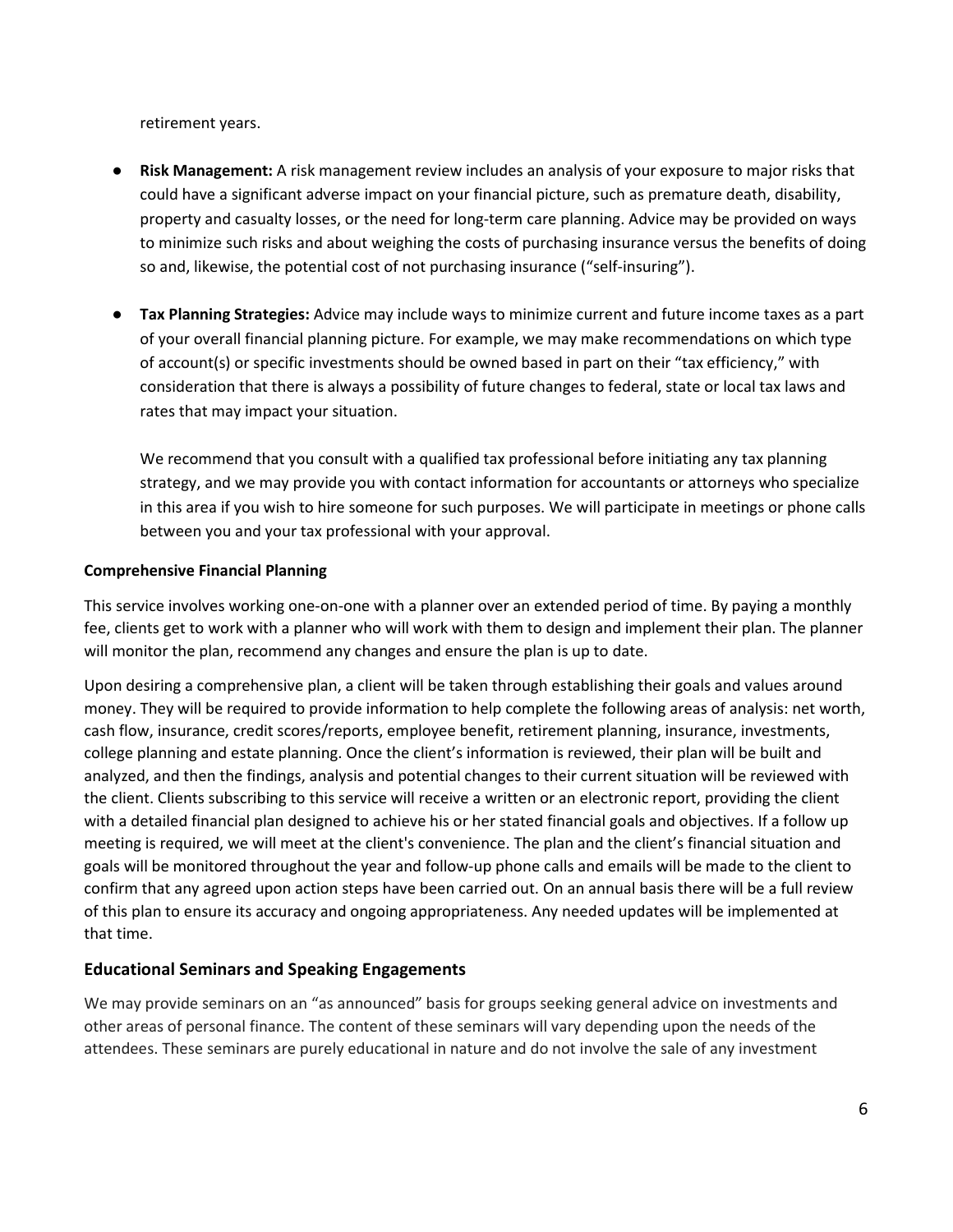products. Information presented will not be based on any individual's person's need, nor does Metric provide individualized investment advice to attendees during these seminars.

#### Client Tailored Services and Client Imposed Restrictions

We offer the same suite of services to all of our clients. However, specific client financial plans and their implementation are dependent upon the client Investment Policy Statement which outlines each client's current situation (income, tax levels, and risk tolerance levels) and is used to construct a client specific plan to aid in the selection of a portfolio that matches restrictions, needs, and targets.

#### Wrap Fee Programs

We do not participate in wrap fee programs.

## Fees and Compensation

Please note, unless a client has received the firm's disclosure brochure at least 48 hours prior to signing the investment advisory contract, the investment advisory contract may be terminated by the client within five (5) business days of signing the contract without incurring any advisory fees. How we are paid depends on the type of advisory service we are performing. Please review the fee and compensation information below.

#### Investment Management Services (Metric Manages)

Our standard advisory fee is based on the market value of the assets under management and is calculated as follows:

| <b>Account Value</b>       | <b>Annual Advisory Fee</b> |
|----------------------------|----------------------------|
| $$1 - $500,000$            | 0.75%                      |
| \$500,001 - \$2,000,000    | 0.50%                      |
| \$2,000,001 - \$5,000,000  | 0.25%                      |
| \$5,000,001 - \$10,000,000 | 0.15%                      |
| \$10,000,001 and Above     | 0.10%                      |

The annual fees are negotiable and are pro-rated and paid in arrears on a monthly basis. The advisory fee is a tiered fee and is calculated by assessing the percentage rates using the predefined levels of assets as shown in the above chart, and applying the fee to the account value as of the last day of the previous month. No increase in the annual fee shall be effective without agreement from the client by signing a new agreement or amendment to their current advisory agreement.

Advisory fees are directly debited from client accounts, or the client may choose to pay by check. Accounts initiated or terminated during a calendar quarter will be charged a pro-rated fee based on the amount of time remaining in the billing period. An account may be terminated upon written notice by either party. Since fees are paid in arrears, no rebate will be needed upon termination of the account.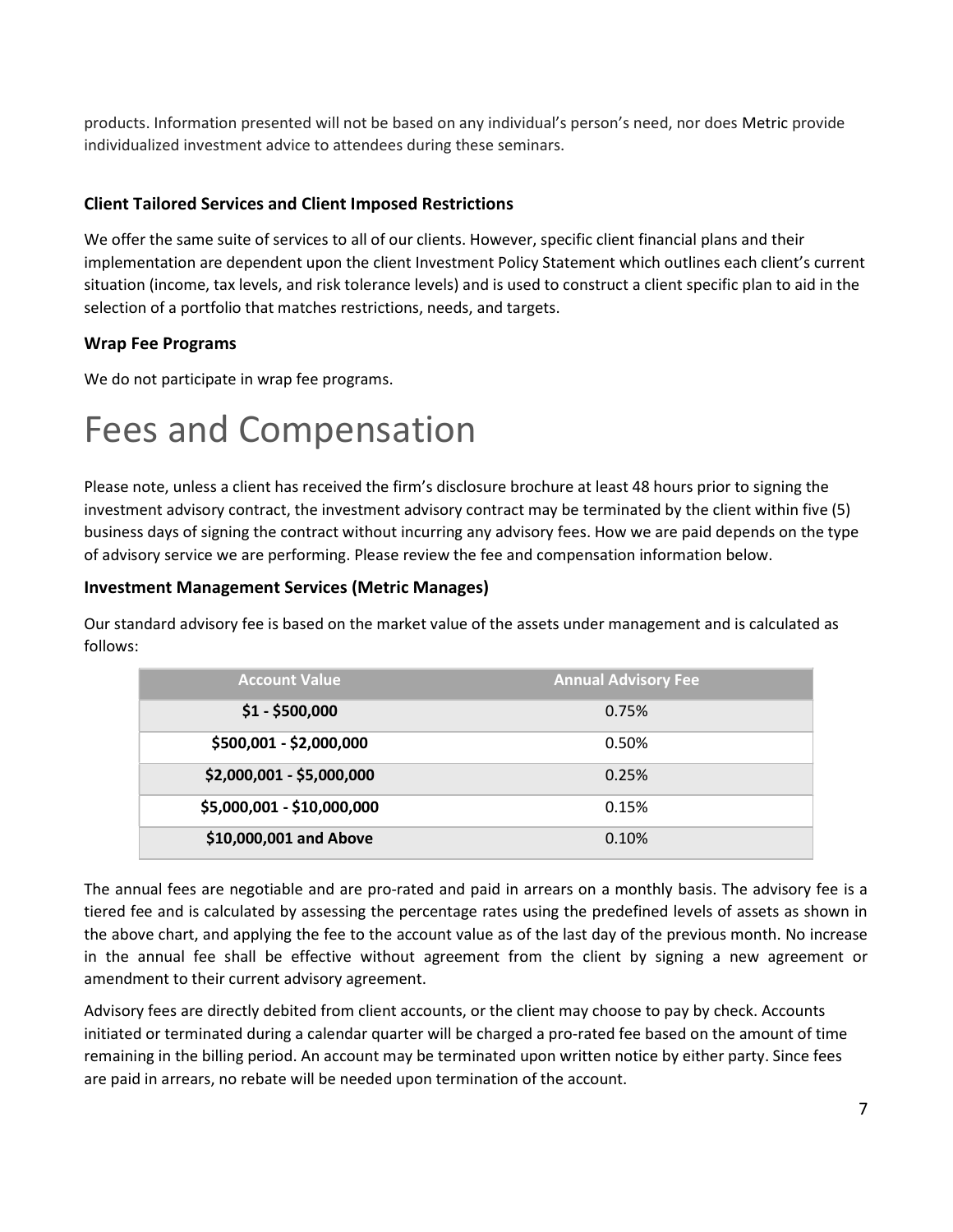#### Comprehensive Financial Planning

Comprehensive Financial Planning consists of an upfront charge of \$1,500 and an ongoing fee that is paid monthly, in arrears, at the rate of \$100 - \$500 per month, depending on complexity and the needs of the client The fee may be negotiable in certain cases. Fees for this service may be paid by electronic funds transfer or check. This service may be terminated with 30 days' notice. Upon termination of any account, the fee will be pro-rated and any unearned fee will be refunded to the client.

The upfront portion of the Comprehensive Financial Planning fee is for client on boarding, data gathering, and setting the basis for the financial plan. This work will commence immediately after the fee is paid, and will be completed within the first 30 days of the date the fee is paid. Therefore, the upfront portion of the fee will not paid more than 6 months in advance.

#### Educational Seminars/ Speaking engagements

Seminars are offered to organizations and the public on a variety of financial topics. Fees range from free to \$5,000 per seminar or free to \$100 per participant. Half of the fees are due prior to the engagement, and the other half are to be paid the day of, no later than the conclusion of the Seminar. The fee range is based on the content, amount of research conducted, number of hours of preparation needed, and the number of attendees. In the event of inclement weather or a flight cancellation, the Speaker shall make all reasonable attempts to make alternative travel arrangements to arrive in time for the presentation. If travel proves impossible, or the event is otherwise cancelled, the Speaker's fee is waived, but the Client will still be responsible for reimbursement of any non-refundable travel expenses already incurred.

In the event that the Client decides to cancel or change the date of the event for any reason besides weather or similar unforeseen causes, the Client will still be responsible for reimbursement of any non-refundable travel expenses already incurred, and will provide payment for 50 % of the Speaker's fee if the cancellation occurs within 30 days of the event. In the event that the Speaker must cancel due to health or similar unforeseen circumstances, the Speaker will make all attempts to find a reasonable alternative engagement date and will absorb any incremental additional costs for obtaining alternative travel arrangements. If an alternative date cannot be obtained, the Client will not be responsible for any travel costs already incurred by the Speaker or any portion of the Speaker's fee.

#### Speaking Engagements

Timothy Baker is a public speaker. Generally, fees for his speaking engagements range from free to \$500 plus travel expenses, depending on sponsor, date, location, and program requested. For all speeches, 50 % of the balance is due before the event and the remaining balance due at the conclusion of the event. Half of the fees are due prior to the engagement, and the other half are to be paid the day of, no later than the conclusion of the Seminar. The fee range is based on the content, amount of research conducted, number of hours of preparation needed, and the number of attendees. The content is based on topics that are currently relevant in the financial planning environment.

In the event of inclement weather or a flight cancellation, the Speaker shall make all reasonable attempts to make alternative travel arrangements to arrive in time for the presentation. If travel proves impossible, or the event is otherwise cancelled, the Speaker's fee is waived, but the Client will still be responsible for reimbursement of any non-refundable travel expenses already incurred. In the event that the Client decides to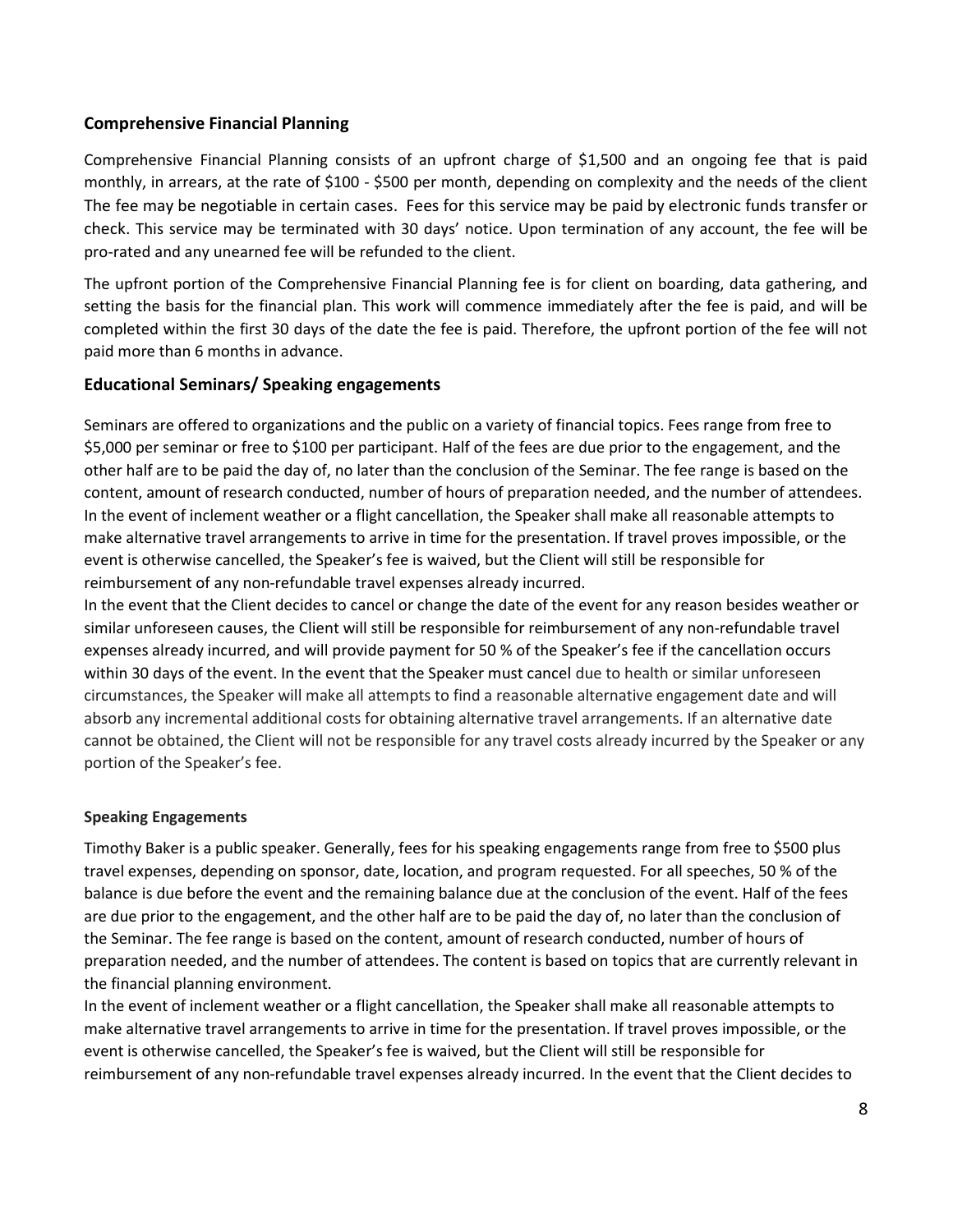cancel or change the date of the event for any reason besides weather or similar unforeseen causes, the Client will still be responsible for reimbursement of any non-refundable travel expenses already incurred, and will provide payment for 50 % of the Speaker's fee if the cancellation occurs within 30 days of the event. In the event that the Speaker must cancel due to health or similar unforeseen circumstances, the Speaker will make all attempts to find a reasonable alternative engagement date and will absorb any incremental additional costs for obtaining alternative travel arrangements. If an alternative date cannot be obtained, the Client will not be responsible for any travel costs already incurred by the Speaker or any portion of the Speaker's fee.

Educational Seminars and Speaking Engagements may be provided pro-bono at Metric's discretion.

### Other Types of Fees and Expenses

Our fees are exclusive of brokerage commissions, transaction fees, and other related costs and expenses which may be incurred by the client. Clients may incur certain charges imposed by custodians, brokers, and other third parties such as custodial fees, deferred sales charges, odd-lot differentials, transfer taxes, wire transfer and electronic fund fees, and other fees and taxes on brokerage accounts and securities transactions. Mutual fund and exchange traded funds also charge internal management fees, which are disclosed in a fund's prospectus. Such charges, fees and commissions are exclusive of and in addition to our fee, and we shall not receive any portion of these commissions, fees, and costs.

Item 12 further describes the factors that we consider in selecting or recommending broker-dealers for client's transactions and determining the reasonableness of their compensation (e.g., commissions).

We do not accept compensation for the sale of securities or other investment products including asset-based sales charges or service fees from the sale of mutual funds.

# Performance-Based Fees and Side-By-Side Management

We do not offer performance-based fees.

# Types of Clients

We provide financial planning and portfolio management services to individuals, high net-worth individuals, charitable organizations, family offices, foundations, and endowments.

Our minimum account size requirement is \$5,000.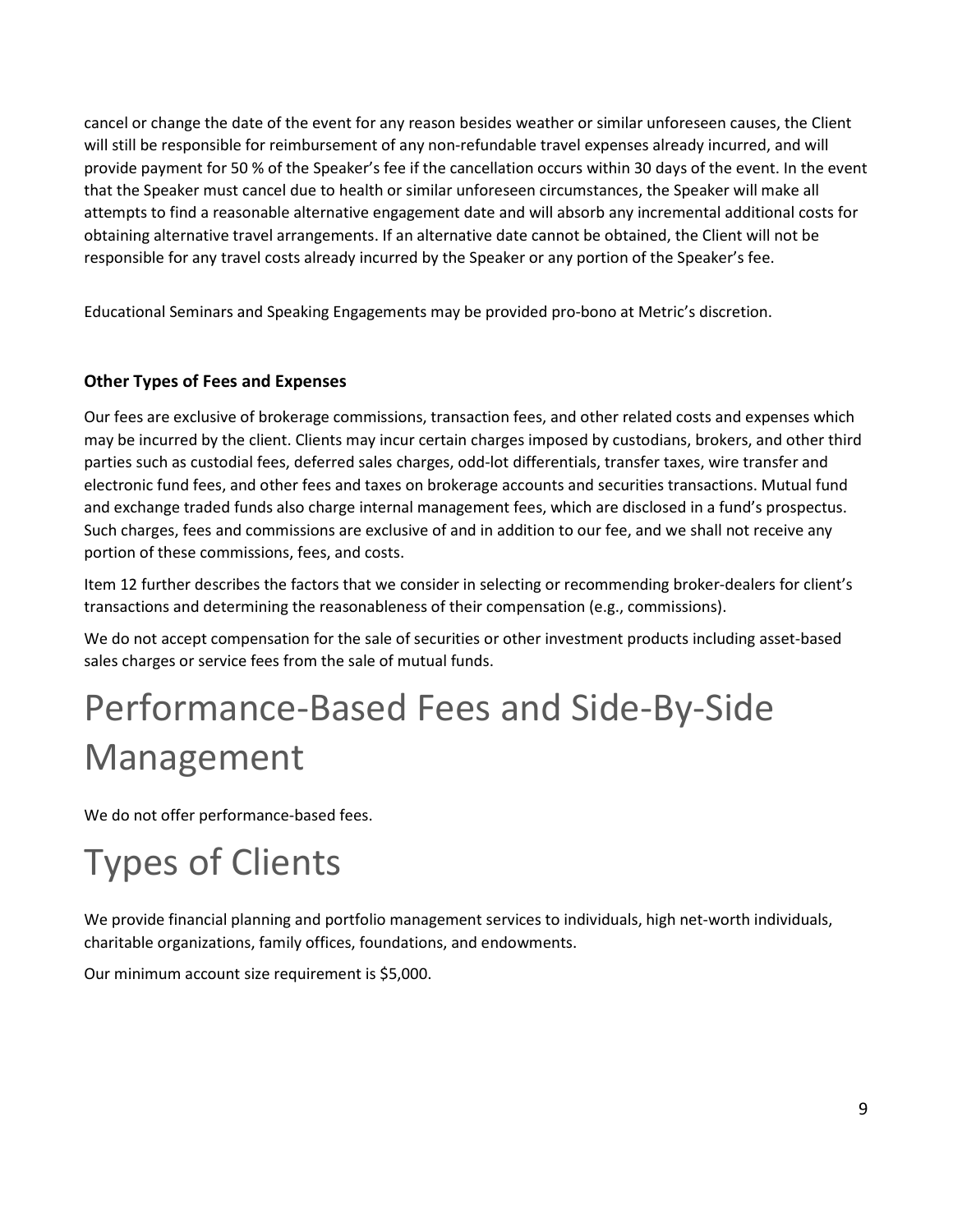# Methods of Analysis, Investment Strategies and Risk of Loss

When clients have us complete an Investment Analysis (described in Item 4 of this brochure) as part of their financial plan, or when we perform Investment Management services for clients, our primary investment strategy is Passive Investment Management.

#### Passive Investment Management

We primarily practice passive investment management. Passive investing involves building portfolios that are comprised of various distinct asset classes. The asset classes are weighted in a manner to achieve a desired relationship between correlation, risk and return. Funds that passively capture the returns of the desired asset classes are placed in the portfolio. The funds that are used to build passive portfolios are typically index mutual funds or exchange traded funds.

Passive investment management is characterized by low portfolio expenses (i.e. the funds inside the portfolio have low internal costs), minimal trading costs (due to infrequent trading activity), and relative tax efficiency (because the funds inside the portfolio are tax efficient and turnover inside the portfolio is minimal).

In contrast, active management involves a single manager or managers who employ some method, strategy or technique to construct a portfolio that is intended to generate returns that are greater than the broader market or a designated benchmark. Academic research indicates most active managers underperform the market.

#### Material Risks Involved

All investing strategies we offer involve risk and may result in a loss of your original investment which you should be prepared to bear. Many of these risks apply equally to stocks, bonds, commodities and any other investment or security. Material risks associated with our investment strategies are listed below.

Market Risk: Market risk involves the possibility that an investment's current market value will fall because of a general market decline, reducing the value of the investment regardless of the operational success of the issuer's operations or its financial condition.

Small and Medium Cap Company Risk: Securities of companies with small and medium market capitalizations are often more volatile and less liquid than investments in larger companies. Small and medium cap companies may face a greater risk of business failure, which could increase the volatility of the client's portfolio.

Turnover Risk: At times, the strategy may have a portfolio turnover rate that is higher than other strategies. A high portfolio turnover would result in correspondingly greater brokerage commission expenses and may result in the distribution of additional capital gains for tax purposes. These factors may negatively affect the account's performance.

Concentration Risk: Certain investment strategies focus on particular asset-classes, industries, sectors or types of investment. From time to time these strategies may be subject to greater risks of adverse developments in such areas of focus than a strategy that is more broadly diversified across a wider variety of investments.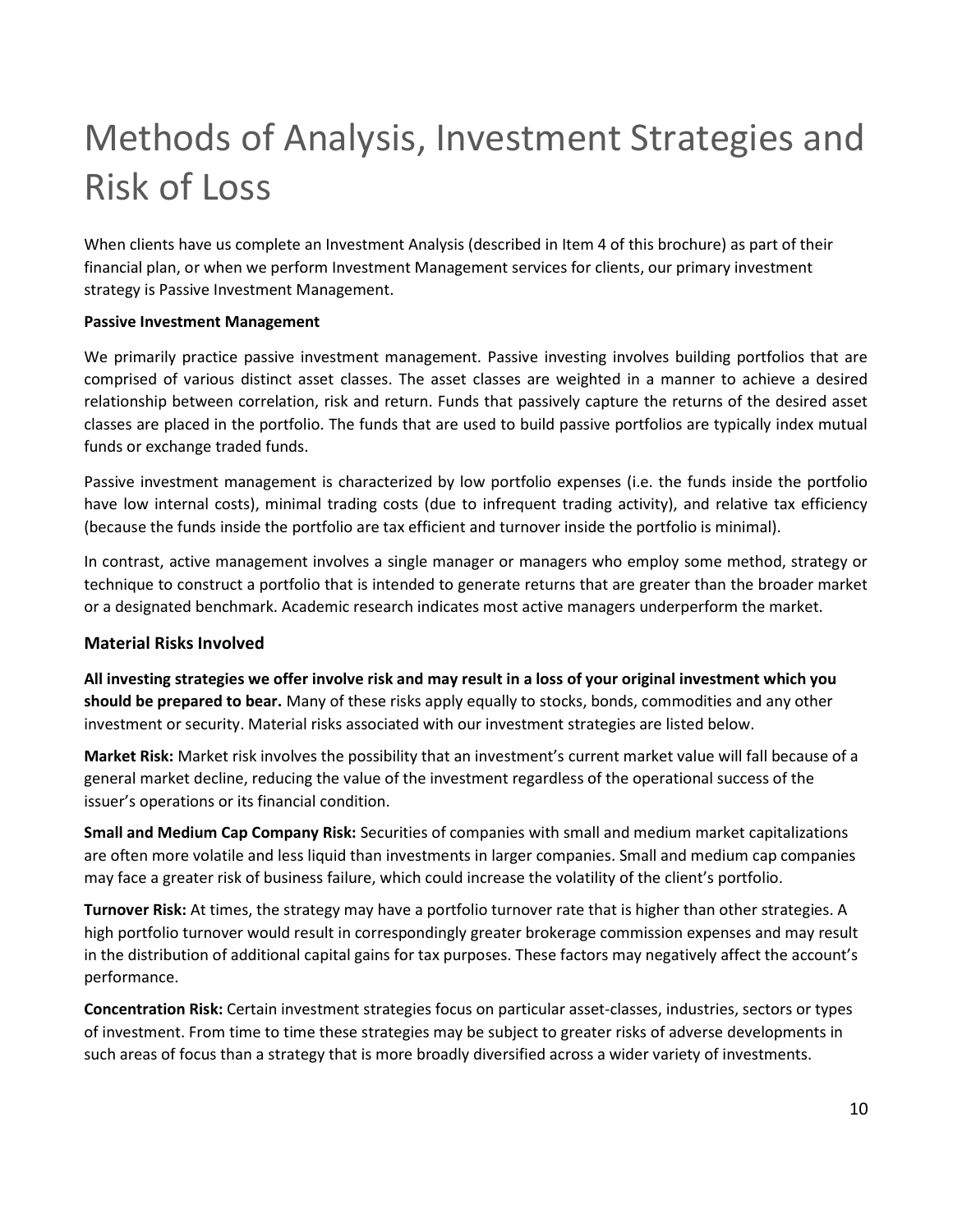Interest Rate Risk: Bond (fixed income) prices generally fall when interest rates rise, and the value may fall below par value or the principal investment. The opposite is also generally true: bond prices generally rise when interest rates fall. In general, fixed income securities with longer maturities are more sensitive to these price changes. Most other investments are also sensitive to the level and direction of interest rates.

Legal or Legislative Risk: Legislative changes or Court rulings may impact the value of investments, or the securities' claim on the issuer's assets and finances.

Inflation: Inflation may erode the buying-power of your investment portfolio, even if the dollar value of your investments remains the same.

#### Risks Associated with Securities

Apart from the general risks outlined above which apply to all types of investments, specific securities may have other risks.

Commercial Paper is, in most cases, an unsecured promissory note that is issued with a maturity of 270 days or less. Being unsecured the risk to the investor is that the issuer may default.

Common stocks may go up and down in price quite dramatically, and in the event of an issuer's bankruptcy or restructuring could lose all value. A slower-growth or recessionary economic environment could have an adverse effect on the price of all stocks.

Corporate Bonds are debt securities to borrow money. Generally, issuers pay investors periodic interest and repay the amount borrowed either periodically during the life of the security and/or at maturity. Alternatively, investors can purchase other debt securities, such as zero coupon bonds, which do not pay current interest, but rather are priced at a discount from their face values and their values accrete over time to face value at maturity. The market prices of debt securities fluctuate depending on such factors as interest rates, credit quality, and maturity. In general, market prices of debt securities decline when interest rates rise and increase when interest rates fall. The longer the time to a bond's maturity, the greater its interest rate risk.

Bank Obligations including bonds and certificates of deposit may be vulnerable to setbacks or panics in the banking industry. Banks and other financial institutions are greatly affected by interest rates and may be adversely affected by downturns in the U.S. and foreign economies or changes in banking regulations.

Municipal Bonds are debt obligations generally issued to obtain funds for various public purposes, including the construction of public facilities. Municipal bonds pay a lower rate of return than most other types of bonds. However, because of a municipal bond's tax-favored status, investors should compare the relative after-tax return to the after-tax return of other bonds, depending on the investor's tax bracket. Investing in municipal bonds carries the same general risks as investing in bonds in general. Those risks include interest rate risk, reinvestment risk, inflation risk, market risk, call or redemption risk, credit risk, and liquidity and valuation risk.

Options and other derivatives carry many unique risks, including time-sensitivity, and can result in the complete loss of principal. While covered call writing does provide a partial hedge to the stock against which the call is written, the hedge is limited to the amount of cash flow received when writing the option. When selling covered calls, there is a risk the underlying position may be called away at a price lower than the current market price.

Exchange Traded Funds prices may vary significantly from the Net Asset Value due to market conditions. Certain Exchange Traded Funds may not track underlying benchmarks as expected. ETFs are also subject to the following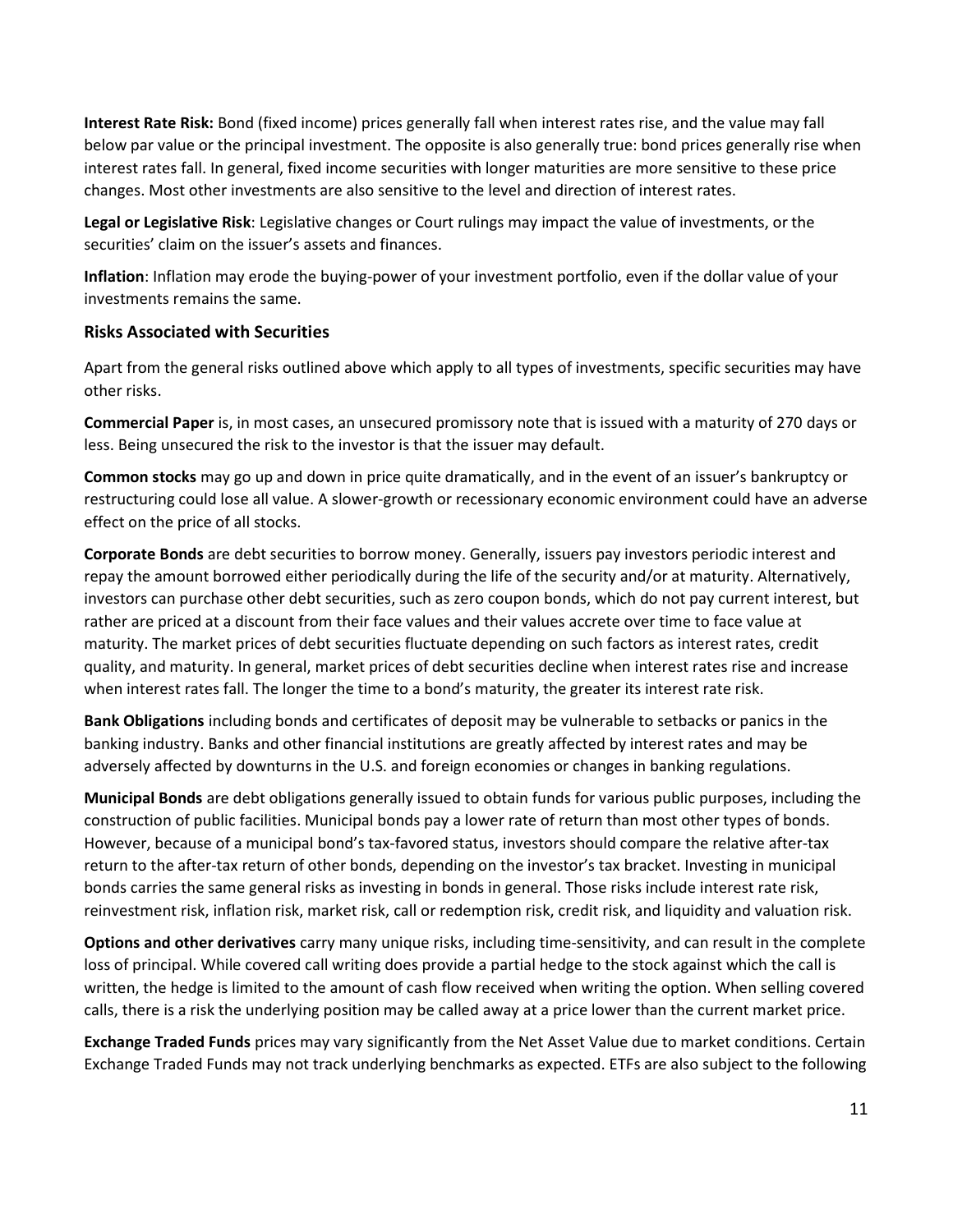risks: (i) an ETF's shares may trade at a market price that is above or below their net asset value; (ii) the ETF may employ an investment strategy that utilizes high leverage ratios; or (iii) trading of an ETF's shares may be halted if the listing exchange's officials deem such action appropriate, the shares are de-listed from the exchange, or the activation of market-wide "circuit breakers" (which are tied to large decreases in stock prices) halts stock trading generally. The Adviser has no control over the risks taken by the underlying funds in which client's invest.

Investment Companies Risk. When a client invests in open end mutual funds or ETFs, the client indirectly bears its proportionate share of any fees and expenses payable directly by those funds. Therefore, the client will incur higher expenses, many of which may be duplicative. In addition, the client's overall portfolio may be affected by losses of an underlying fund and the level of risk arising from the investment practices of an underlying fund (such as the use of derivatives).

# Disciplinary Information

## Criminal or Civil Actions

Metric and its management have not been involved in any criminal or civil action.

### Administrative Enforcement Proceedings

Metric and its management have not been involved in administrative enforcement proceedings.

### Self-Regulatory Organization Enforcement Proceedings

Metric and its management have not been involved in legal or disciplinary events that are material to a client's or prospective client's evaluation of Metric or the integrity of its management.

# Other Financial Industry Activities and Affiliations

No Metric employee is registered, or have an application pending to register, as a broker-dealer or a registered representative of a broker-dealer.

No Metric employee is registered, or have an application pending to register, as a futures commission merchant, commodity pool operator or a commodity trading advisor.

Metric does not have any related parties. As a result, we do not have a relationship with any related parties.

Metric only receives compensation directly from clients. We do not receive compensation from any outside source. We do not have any conflicts of interest with any outside party.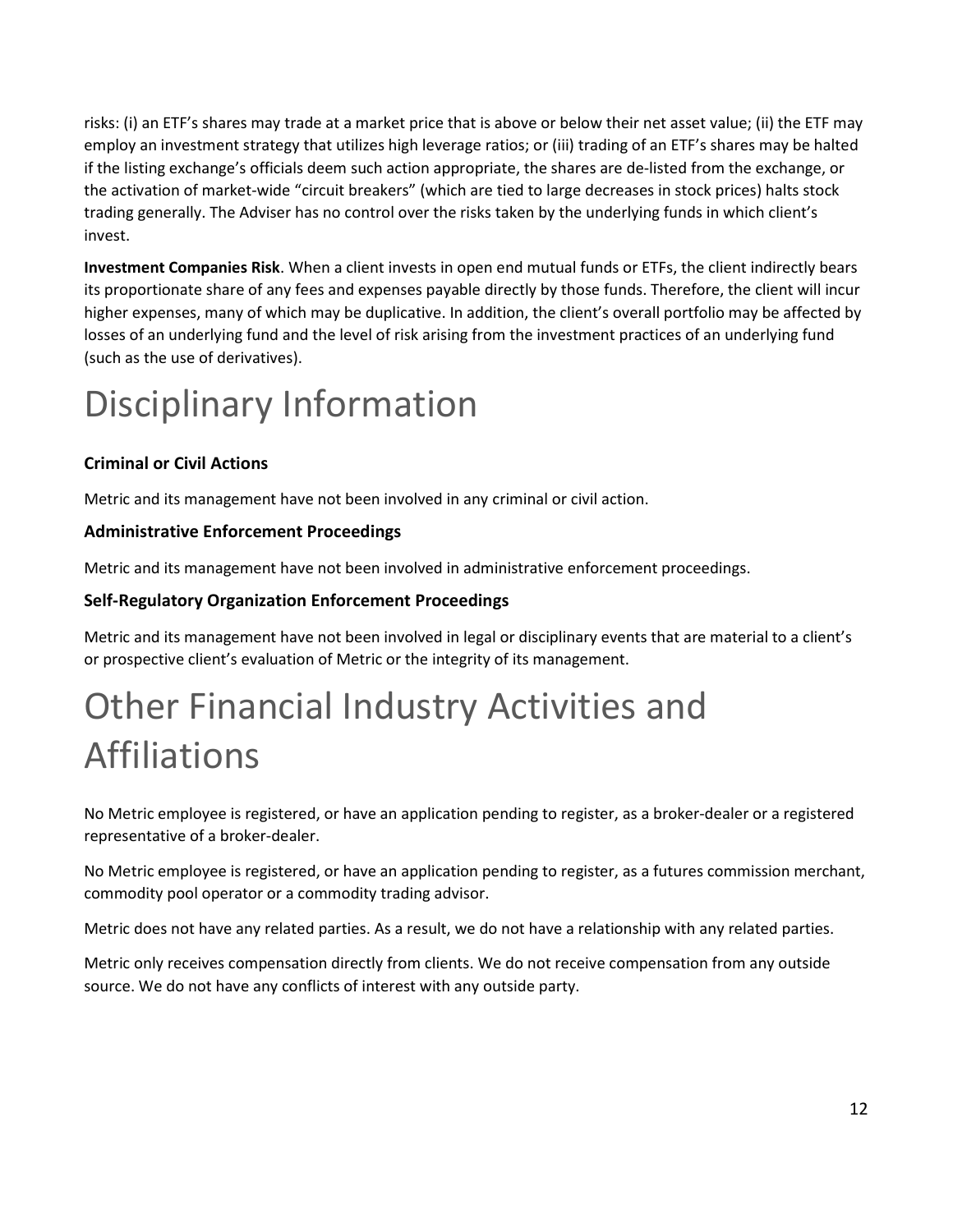# Code of Ethics, Participation or Interest in Client Transactions and Personal Trading

As a fiduciary, our firm and its associates have a duty of utmost good faith to act solely in the best interests of each client. Our clients entrust us with their funds and personal information, which in turn places a high standard on our conduct and integrity. Our fiduciary duty is a core aspect of our Code of Ethics and represents the expected basis of all of our dealings. The firm also accepts the obligation not only to comply with the mandates and requirements of all applicable laws and regulations but also to take responsibility to act in an ethical and professionally responsible manner in all professional services and activities. Additionally, Metric requires adherence to its Insider Trading Policy, and the CFA Institute's Asset Manager Code of Professional Conduct and Code of Ethics and Standards of Professional Conduct.

### Code of Ethics Description

This code does not attempt to identify all possible conflicts of interest, and literal compliance with each of its specific provisions will not shield associated persons from liability for personal trading or other conduct that violates a fiduciary duty to advisory clients. A summary of the Code of Ethics' Principles is outlined below.

- Integrity Associated persons shall offer and provide professional services with integrity.
- Objectivity Associated persons shall be objective in providing professional services to clients.
- Competence Associated persons shall provide services to clients competently and maintain the necessary knowledge and skill to continue to do so in those areas in which they are engaged.
- Fairness Associated persons shall perform professional services in a manner that is fair and reasonable to clients, principals, partners, and employers, and shall disclose conflict(s) of interest in providing such services.
- Confidentiality Associated persons shall not disclose confidential client information without the specific consent of the client unless in response to proper legal process, or as required by law.
- Professionalism Associated persons' conduct in all matter shall reflect credit of the profession.
- Diligence Associated persons shall act diligently in providing professional services.

We periodically review and amend our Code of Ethics to ensure that it remains current, and we require all firm access persons to attest to their understanding of and adherence to the Code of Ethics at least annually. Our firm will provide of copy of its Code of Ethics to any client or prospective client upon request.

### Investment Recommendations Involving a Material Financial Interest and Conflicts of Interest

Neither our firm, its associates or any related person is authorized to recommend to a client, or effect a transaction for a client, involving any security in which our firm or a related person has a material financial interest, such as in the capacity as an underwriter, adviser to the issuer, etc.

### Advisory Firm Purchase of Same Securities Recommended to Clients and Conflicts of Interest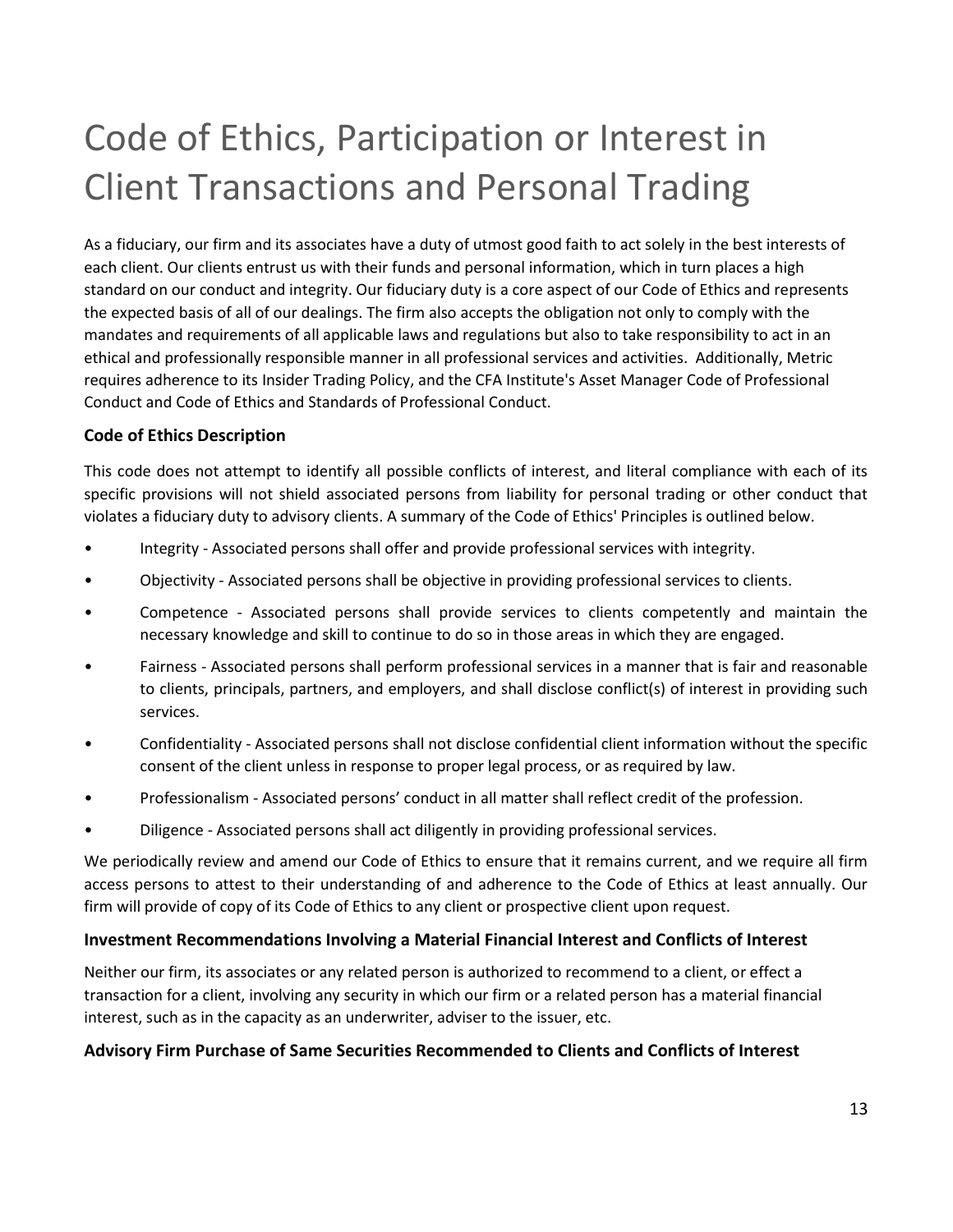Our firm and its "related persons" may buy or sell securities similar to, or different from, those we recommend to clients for their accounts. In an effort to reduce or eliminate certain conflicts of interest involving the firm or personal trading, our policy may require that we restrict or prohibit associates' transactions in specific reportable securities transactions. Any exceptions or trading pre-clearance must be approved by the firm principal in advance of the transaction in an account, and we maintain the required personal securities transaction records per regulation.

### Trading Securities At/Around the Same Time as Client's Securities

From time to time, our firm or its "related persons" may buy or sell securities for themselves at or around the same time as clients. We will not trade non-mutual fund securities 5 days prior to the same security for clients.

## Brokerage Practices

### Factors Used to Select Custodians and/or Broker-Dealers

Metric Financial, LLC does not have any affiliation with Broker-Dealers. Specific custodian recommendations are made to client based on their need for such services. We recommend custodians based on the reputation and services provided by the firm.

#### 1. Research and Other Soft-Dollar Benefits

We currently do not receive soft dollar benefits.

#### 2. Brokerage for Client Referrals

We receive no referrals from a broker-dealer or third party in exchange for using that broker-dealer or third party.

#### 3. Clients Directing Which Broker/Dealer/Custodian to Use

We do recommend a specific custodian for clients to use, however, clients may custody their assets at a custodian of their choice. Clients may also direct us to use a specific broker-dealer to execute transactions. By allowing clients to choose a specific custodian, we may be unable to achieve most favorable execution of client transaction and this may cost clients money over using a lower-cost custodian.

## The Custodian and Brokers We Use (TD Ameritrade)

Advisor participates in the TD Ameritrade Institutional program. TD Ameritrade Institutional is a division of TD Ameritrade, Inc. ("TD Ameritrade"), member FINRA/SIPC. TD Ameritrade is an independent [and unaffiliated] SEC-registered broker-dealer. TD Ameritrade offers to independent investment Advisors services which include custody of securities, trade execution, clearance and settlement of transactions. Advisor receives some benefits from TD Ameritrade through its participation in the program. (Please see the disclosure under Item 14 below.)

## Aggregating (Block) Trading for Multiple Client Accounts

Investment advisers may elect to purchase or sell the same securities for several clients at approximately the same time when they believe such action may prove advantageous to clients. This process is referred to as aggregating orders, batch trading or block trading. We do not engage in block trading. It should be noted that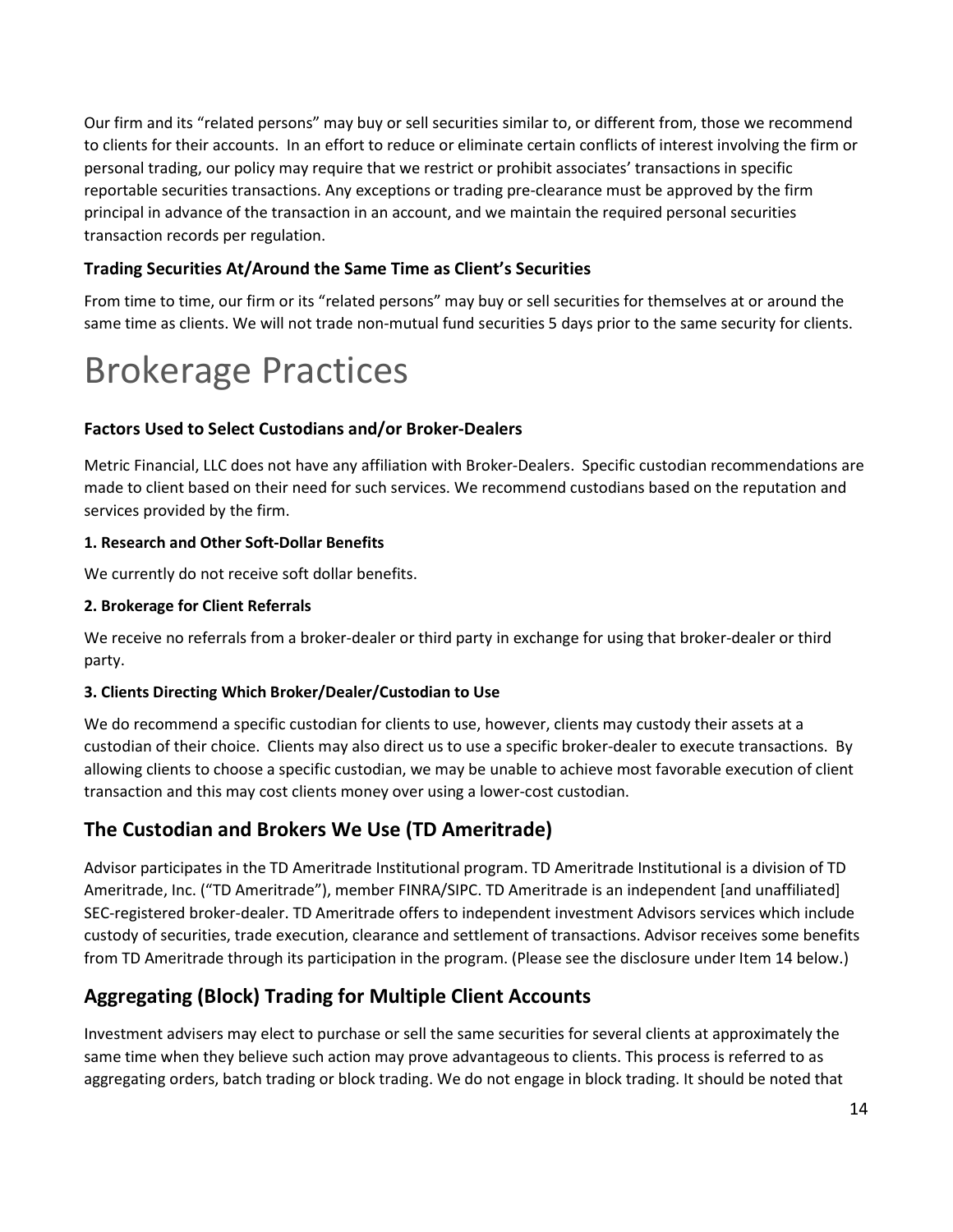implementing trades on a block or aggregate basis may be less expensive for client accounts; however, our trading policy is to implement all client orders on an individual basis. Therefore, we do not aggregate or "block" client transactions. Considering the types of investments we hold in advisory client accounts, we do not believe clients are hindered in any way because we trade accounts individually. This is because we develop individualized investment strategies for clients and holdings will vary. Our strategies are primarily developed for the long-term and minor differences in price execution are not material to our overall investment strategy.

# Review of Accounts

Timothy Baker, Founder, CEO, and CCO of Metric, will work with clients to obtain current information regarding their assets and investment holdings and will review this information as part of our financial planning services.

Client accounts with the Investment Management Service will be reviewed regularly on a quarterly basis by Timothy Baker, Founder, CEO, and CCO. The account is reviewed with regards to the client's investment policies and risk tolerance levels. Events that may trigger a special review would be unusual performance, addition or deletions of client-imposed restrictions, excessive draw-down, volatility in performance, or buy and sell decisions from the firm or per client's needs.

Clients will receive trade confirmations from the broker(s) for each transaction in their accounts as well as monthly or quarterly statements and annual tax reporting statements from their custodian showing all activity in the accounts, such as receipt of dividends and interest.

Metric will provide written reports to Investment Management clients on an annual basis. We urge clients to compare these reports against the account statements they receive from their custodian.

## Client Referrals and Other Compensation

We do not receive any economic benefit, directly or indirectly, from any third party for advice rendered to our clients.

Metric may, directly or indirectly, compensate any person who is not advisory personnel for client referrals.

As disclosed under Item 12, above, Advisor participates in TD Ameritrade's institutional customer program and Advisor may recommend TD Ameritrade to Clients for custody and brokerage services. There is no direct link between Advisor's participation in the program and the investment advice it gives to its Clients, although Advisor receives economic benefits through its participation in the program that are typically not available to TD Ameritrade retail investors. These benefits include the following products and services (provided without cost or at a discount): receipt of duplicate Client statements and confirmations; research related products and tools; consulting services; access to a trading desk serving Advisor participants; access to block trading (which provides the ability to aggregate securities transactions for execution and then allocate the appropriate shares to Client accounts); the ability to have advisory fees deducted directly from Client accounts; access to an electronic communications network for Client order entry and account information; access to mutual funds with no transaction fees and to certain institutional money managers; and discounts on compliance, marketing, research, technology, and practice management products or services provided to Advisor by third party vendors.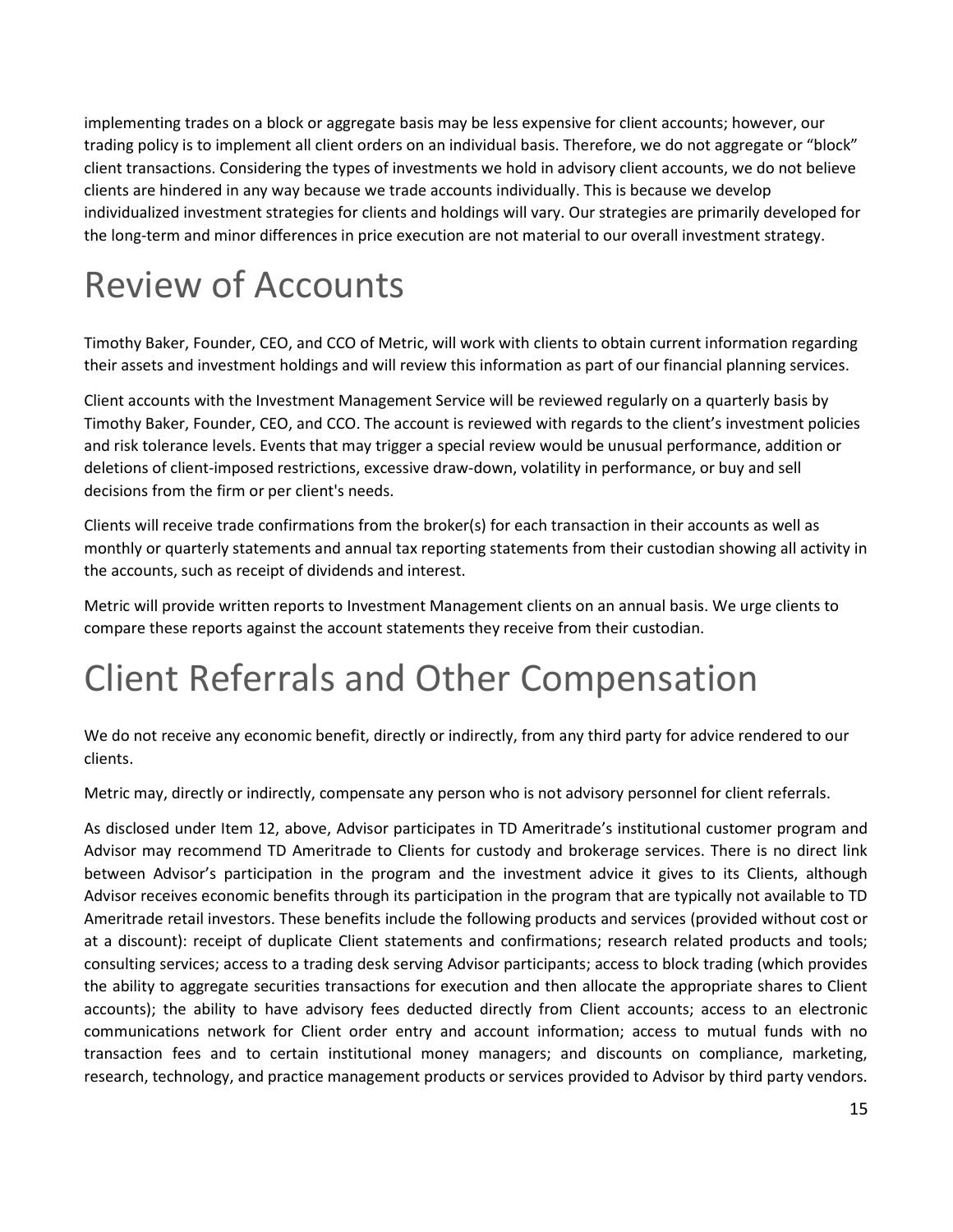TD Ameritrade may also have paid for business consulting and professional services received by Advisor's related persons. Some of the products and services made available by TD Ameritrade through the program may benefit Advisor but may not benefit its Client accounts. These products or services may assist Advisor in managing and administering Client accounts, including accounts not maintained at TD Ameritrade. Other services made available by TD Ameritrade are intended to help Advisor manage and further develop its business enterprise. The benefits received by Advisor or its personnel through participation in the program do not depend on the amount of brokerage transactions directed to TD Ameritrade. As part of its fiduciary duties to clients, Advisor endeavors at all times to put the interests of its clients first. Clients should be aware, however, that the receipt of economic benefits by Advisor or its related persons in and of itself creates a potential conflict of interest and may indirectly influence the Advisor's choice of TD Ameritrade for custody and brokerage services.

## **Custody**

Metric does not accept custody of client funds except in the instance of withdrawing client fees.

For client accounts in which Metric directly debits their advisory fee:

- i. Metric will send a copy of its invoice to the custodian at the same time that it sends the client a copy.
- ii. The custodian will send at least quarterly statements to the client showing all disbursements for the account, including the amount of the advisory fee.
- iii. The client will provide written authorization to Metric, permitting them to be paid directly for their accounts held by the custodian.

Clients should receive at least quarterly statements from the broker dealer, bank or other qualified custodian that holds and maintains client's investment assets. We urge you to carefully review such statements and compare such official custodial records to the account statements or reports that we may provide to you. Our statements or reports may vary from custodial statements based on accounting procedures, reporting dates, or valuation methodologies of certain securities.

## Investment Discretion

For those client accounts where we provide investment management services, we maintain discretion over client accounts with respect to securities to be bought and sold and the amount of securities to be bought and sold. Investment discretion is explained to clients in detail when an advisory relationship has commenced. At the start of the advisory relationship, the client will execute a Limited Power of Attorney, which will grant our firm discretion over the account. Additionally, the discretionary relationship will be outlined in the advisory contract and signed by the client.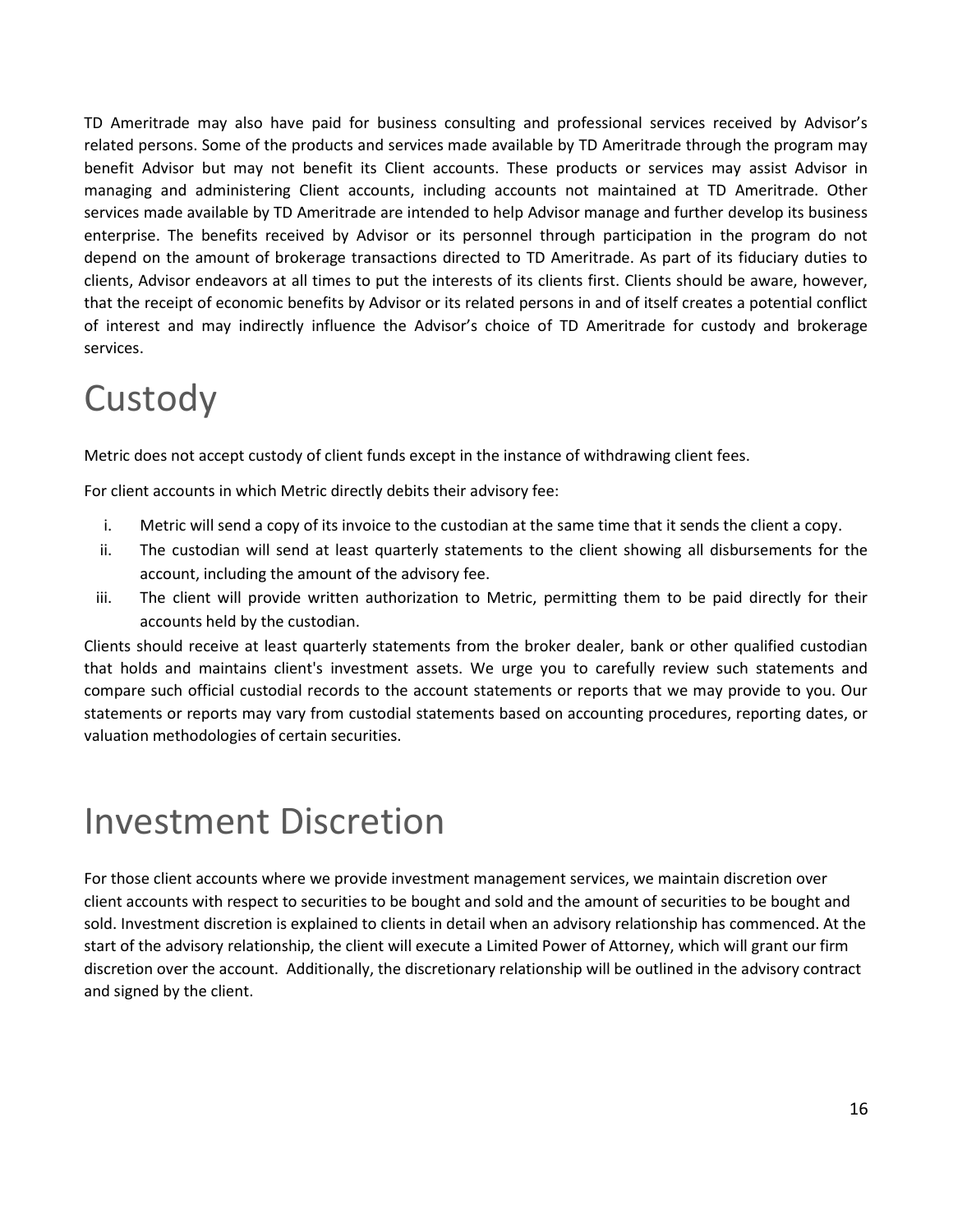# Voting Client Securities

We do not vote Client proxies. Therefore, Clients maintain exclusive responsibility for: (1) voting proxies, and (2) acting on corporate actions pertaining to the Client's investment assets. The Client shall instruct the Client's qualified custodian to forward to the Client copies of all proxies and shareholder communications relating to the Client's investment assets. If the client would like our opinion on a particular proxy vote, they may contact us at the number listed on the cover of this brochure.

In most cases, you will receive proxy materials directly from the account custodian. However, in the event we were to receive any written or electronic proxy materials, we would forward them directly to you by mail, unless you have authorized our firm to contact you by electronic mail, in which case, we would forward you any electronic solicitation to vote proxies.

# Financial Information

Registered Investment Advisers are required in this Item to provide you with certain financial information or disclosures about our financial condition. We have no financial commitment that impairs our ability to meet contractual and fiduciary commitments to clients, and we have not been the subject of a bankruptcy proceeding.

We do not have custody of client funds or securities or require or solicit prepayment of more than \$500 in fees per client six months in advance.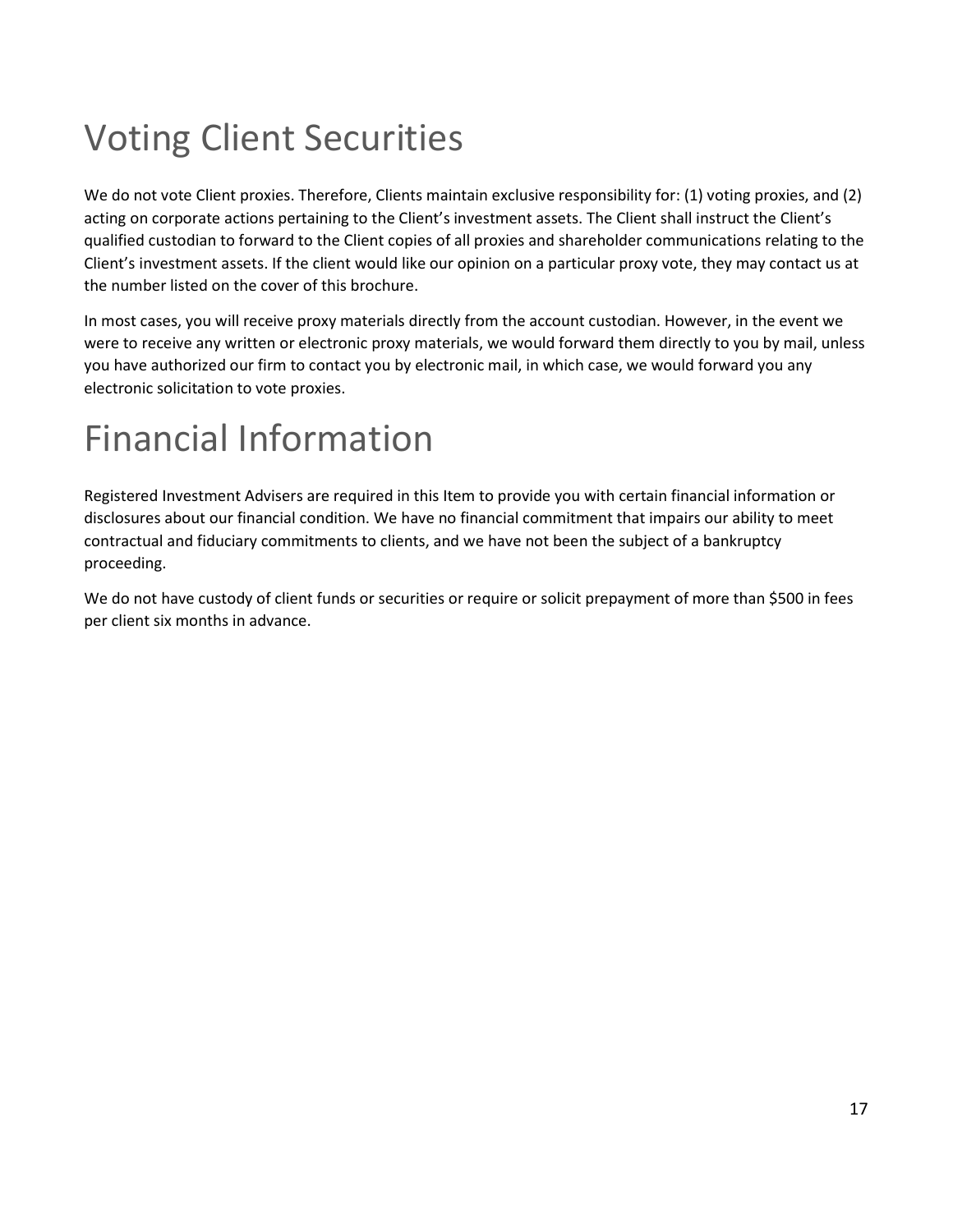## Requirements for State-Registered Advisers

## Timothy Baker

Born: 1972

## Educational Background

• 1994 – BA - Political Science, University of Wisconsin - Madison

#### Business Experience

- 04/2018 Present, Metric Financial, LLC, Founder, CEO, and CCO
- 06/2016 06/2018, Symmetry Partners, Director, Product Strategy
- 05/2011 06/2016, BlackRock, Director, Product Strategist
- 02/2008 04/2011, Hartford Financial, AVP, Investment Consulting

### Professional Designations, Licensing & Exams

Chartered Financial Analyst (CFA): The CFA Program is a graduate-level self-study program that combines a broad-based curriculum of investment principles with professional conduct requirements. It is designed to prepare charter holders for a wide range of investment specialties that apply in every market all over the world. To earn a CFA charter, applicants study for three exams (Levels I, II, III) using an assigned curriculum. Upon passing all three exams and meeting the professional and ethical requirements, they are awarded a charter.

## Other Business Activities

Timothy Baker is not involved with outside business activities.

### Performance Based Fees

Metric is not compensated by performance-based fees.

### Material Disciplinary Disclosures

No management person at Metric has ever been involved in an arbitration claim of any kind or been found liable in a civil, self-regulatory organization, or administrative proceeding.

## Material Relationships That Management Persons Have With Issuers of Securities

Neither Metric, nor Timothy Baker, have any relationship or arrangement with issuers of securities.

### Additional Compensation

Timothy Baker does not receive any economic benefit from any person, company, or organization, in exchange for providing clients advisory services through Metric.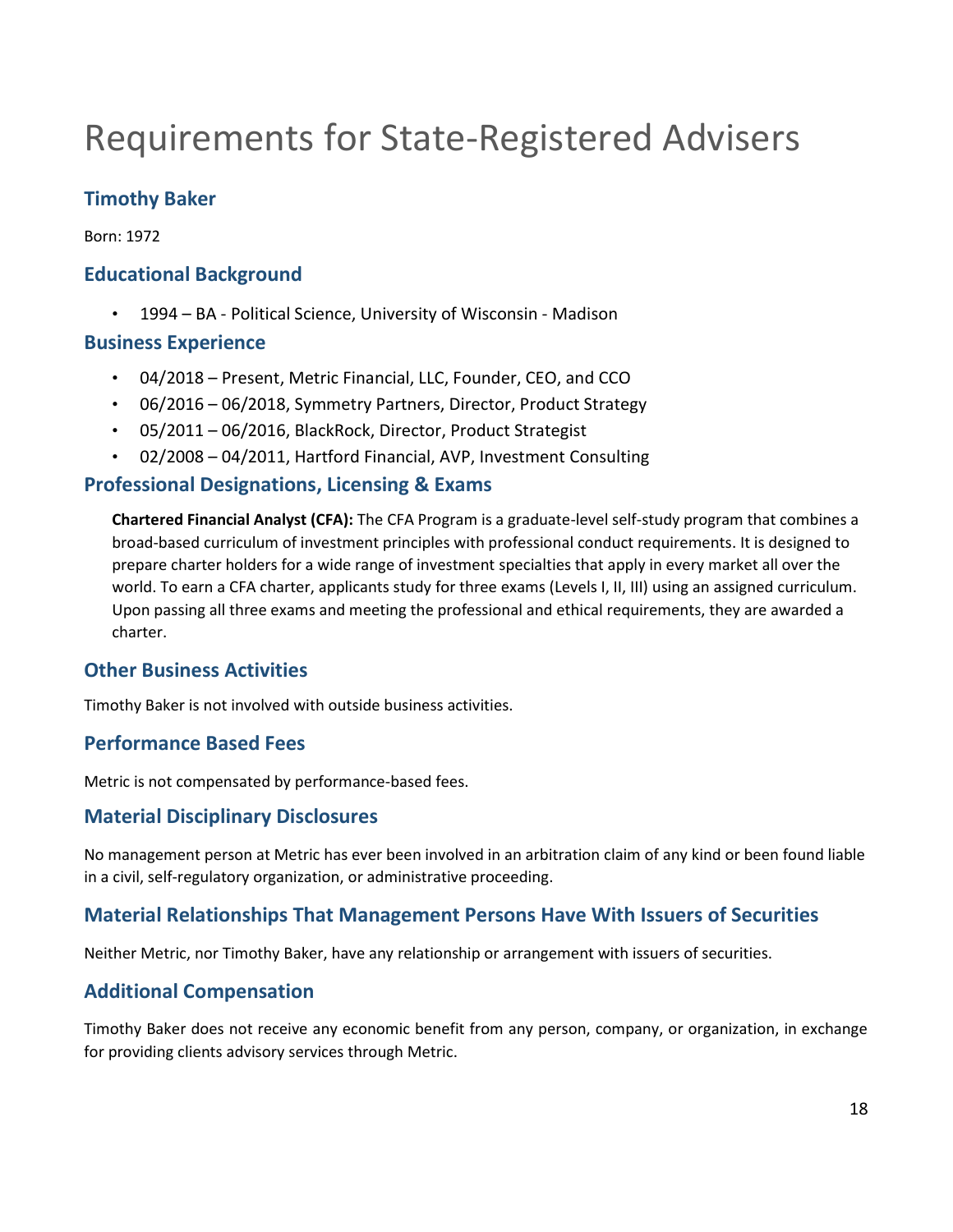## Supervision

Timothy Baker, as Founder, CEO, and Chief Compliance Officer of Metric, is responsible for supervision. He may be contacted at the phone number on this brochure supplement.

## Requirements for State Registered Advisers

Timothy Baker has NOT been involved in an arbitration, civil proceeding, self-regulatory proceeding, administrative proceeding, or a bankruptcy petition.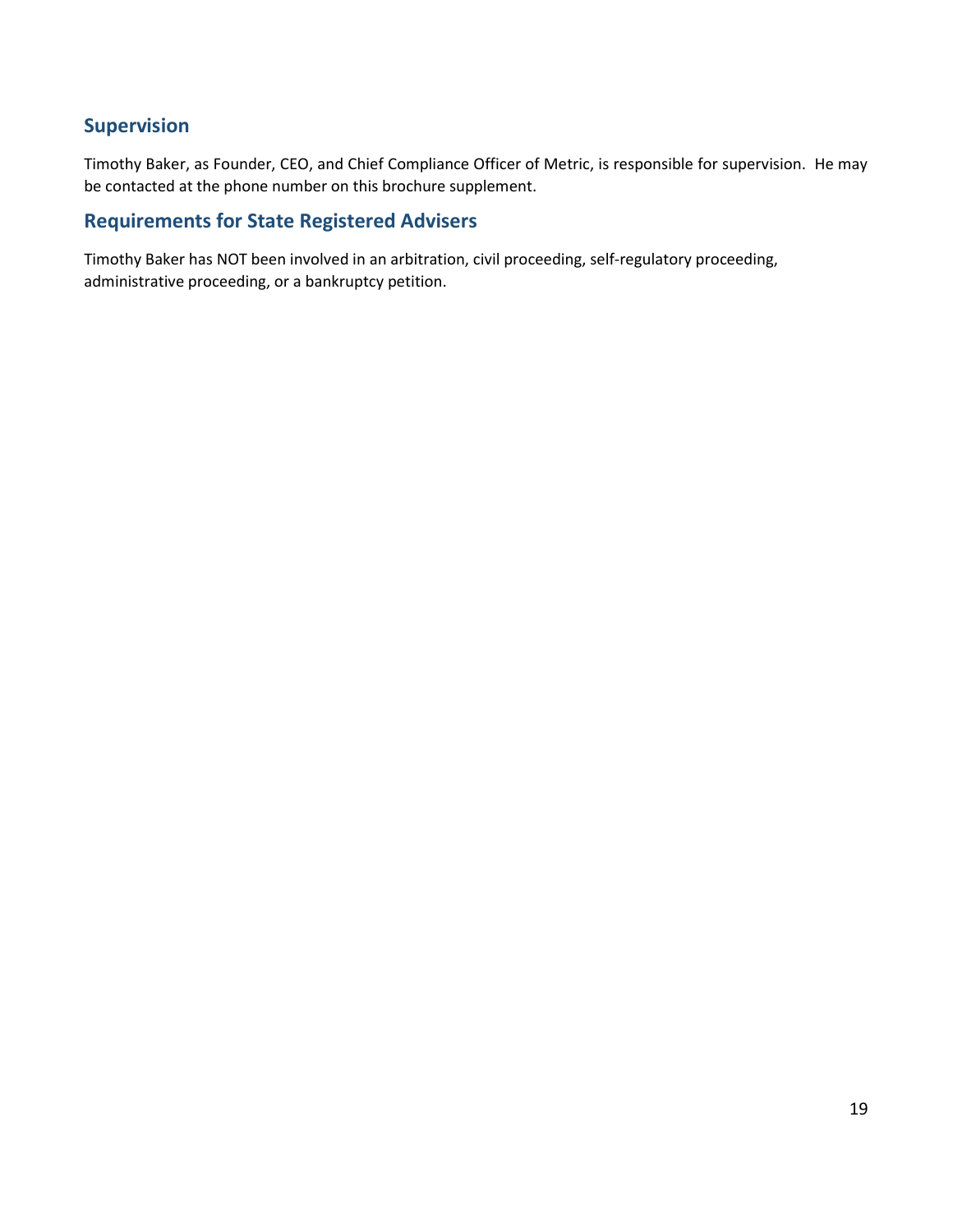## Metric Financial, LLC

3 Danielle Rd Granby, CT 06035 (860) 256-5895

## Dated May 24, 2018

## Form ADV Part 2B – Brochure Supplement

For

## Timothy Baker [Individual CRD# 2827344]

## Founder, CEO, and Chief Compliance Officer

This brochure supplement provides information about Timothy Baker that supplements the Metric Financial, LLC ("Metric") brochure. A copy of that brochure precedes this supplement. Please contact Timothy Baker if the Metric brochure is not included with this supplement or if you have any questions about the contents of this supplement.

Additional information about Timothy Baker is available on the SEC's website at www.adviserinfo.sec.gov which can be found using the identification number 2827344.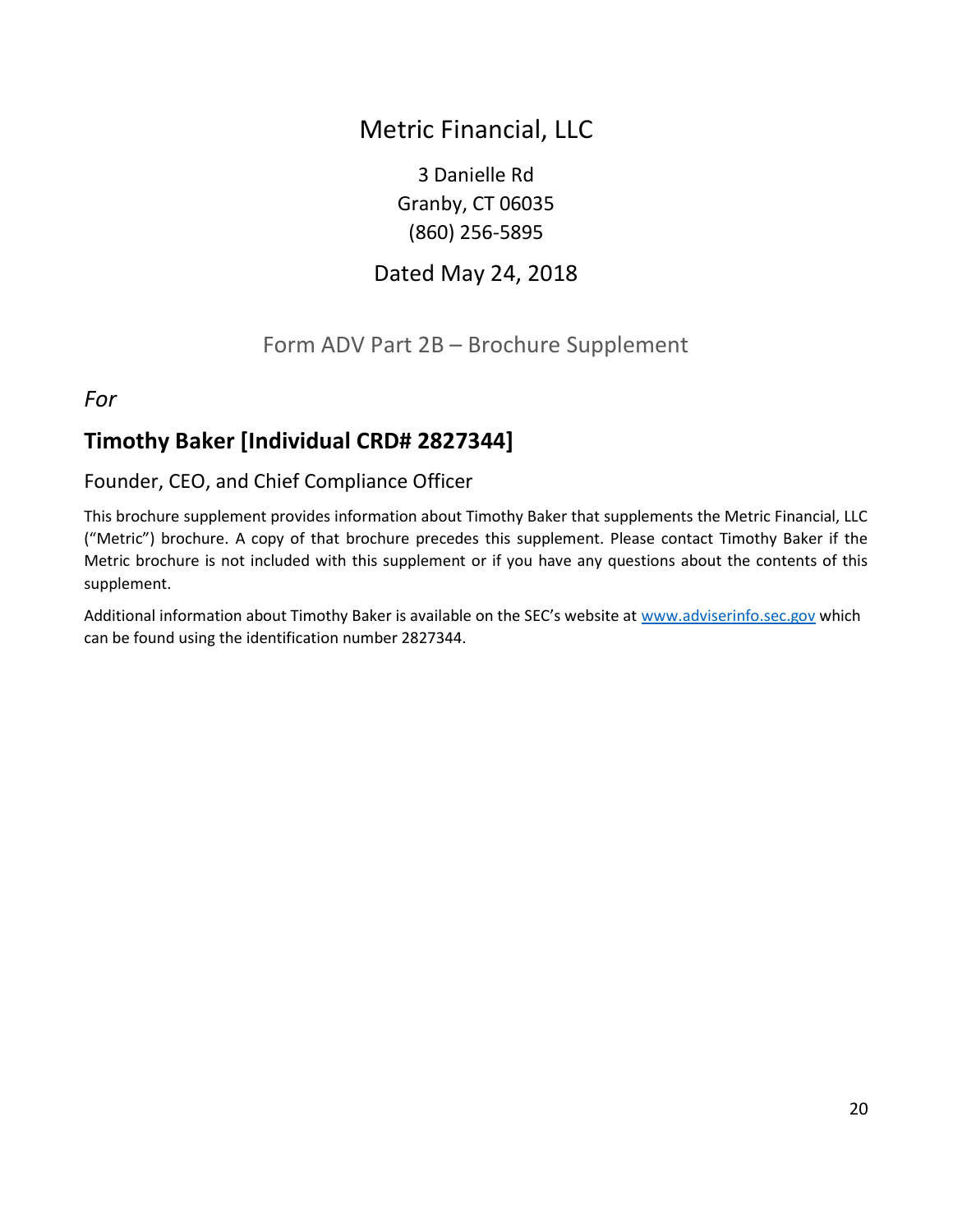# Item 2: Educational Background and Business Experience

## Timothy Baker

Born: 1972

## Educational Background

• 1994 – BA - Political Science, University of Wisconsin - Madison

## Business Experience

- 04/2018 Present, Metric Financial, LLC, Founder, CEO, and CCO
- 06/2016 06-2018, Symmetry Partners, Director, Product Strategy
- 05/2011 06/2016, BlackRock, Director, Product Strategist
- 02/2008 04/2011, Hartford Financial, AVP, Investment Consulting

## Professional Designations, Licensing & Exams

Chartered Financial Analyst (CFA): The CFA Program is a graduate-level self-study program that combines a broad-based curriculum of investment principles with professional conduct requirements. It is designed to prepare charter holders for a wide range of investment specialties that apply in every market all over the world. To earn a CFA charter, applicants study for three exams (Levels I, II, III) using an assigned curriculum. Upon passing all three exams and meeting the professional and ethical requirements, they are awarded a charter.

## Disciplinary Information

No management person at Metric Financial, LLC has ever been involved in an arbitration claim of any kind or been found liable in a civil, self-regulatory organization, or administrative proceeding.

## Other Business Activities

Timothy Baker is not involved with outside business activities.

# Additional Compensation

Timothy Baker does not receive any economic benefit from any person, company, or organization, in exchange for providing clients advisory services through Metric.